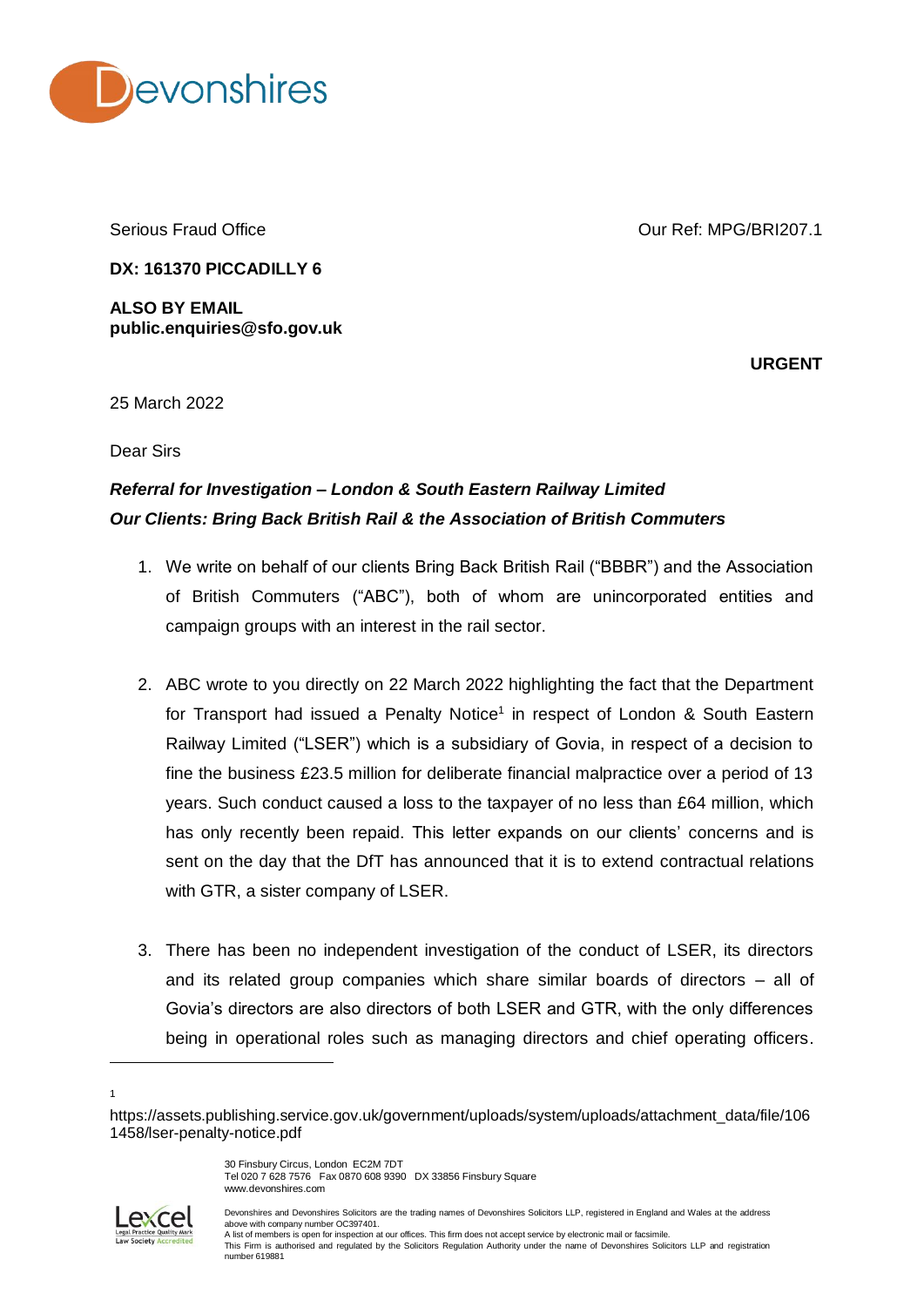The only investigation that has taken place has been conducted by the companies themselves, together with their longstanding auditors Deloitte, at their own instigation. The DfT's level of oversight of this investigation is unknown.

- 4. The DfT have refused to disclose to us a copy of the report produced following the internal investigation, and has even refused to release the agreed terms and scope, whether in redacted form or otherwise. We understand LSER has asserted legal privilege over at least some of the content of the report and we see no evidence that the DfT has sought to challenge this, which is a matter of serious concern. We do not believe that there has been any referral to you for investigation and consideration for prosecution, either upon the discovery of the loss, or at the conclusion of the internal investigation. Our clients are frankly astonished at this lack of transparency and failure to refer.
- 5. The Penalty Notice records that LSER wrongfully retained significant sums of public monies which, as LSER was aware, were contractually due to the Secretary of State ("the Overpayments") over a period of 13 years.
- 6. This finding in itself surely warrants that the matter now form part of an investigation by the SFO. Here is clear prima facie evidence that an individual or individuals within LSER have failed to disclose information which they were under a legal duty to disclose. By failing to disclose the information a gain was made by LSER and the only question is whether there was the requisite dishonesty and intent.
- 7. The Penalty Notice however goes further, stating at paragraph 30 that *"LSER knew that the DfT was unaware of the Overpayments and made deliberate decisions not to bring the Overpayments to the attention of the DfT over an extended period of several years. Instead, LSER reported non-specific accruals to the DfT in relation to the Overpayments, such that the Overpayments were concealed from the DfT. Moreover, as LSER sought to attribute the revenue from the release of certain accruals arising from the Previous IKF Contraventions in the period of the 2014 FA to the period of the IKF FA, the effect of this was that LSER did not share the profit with the SoS on these*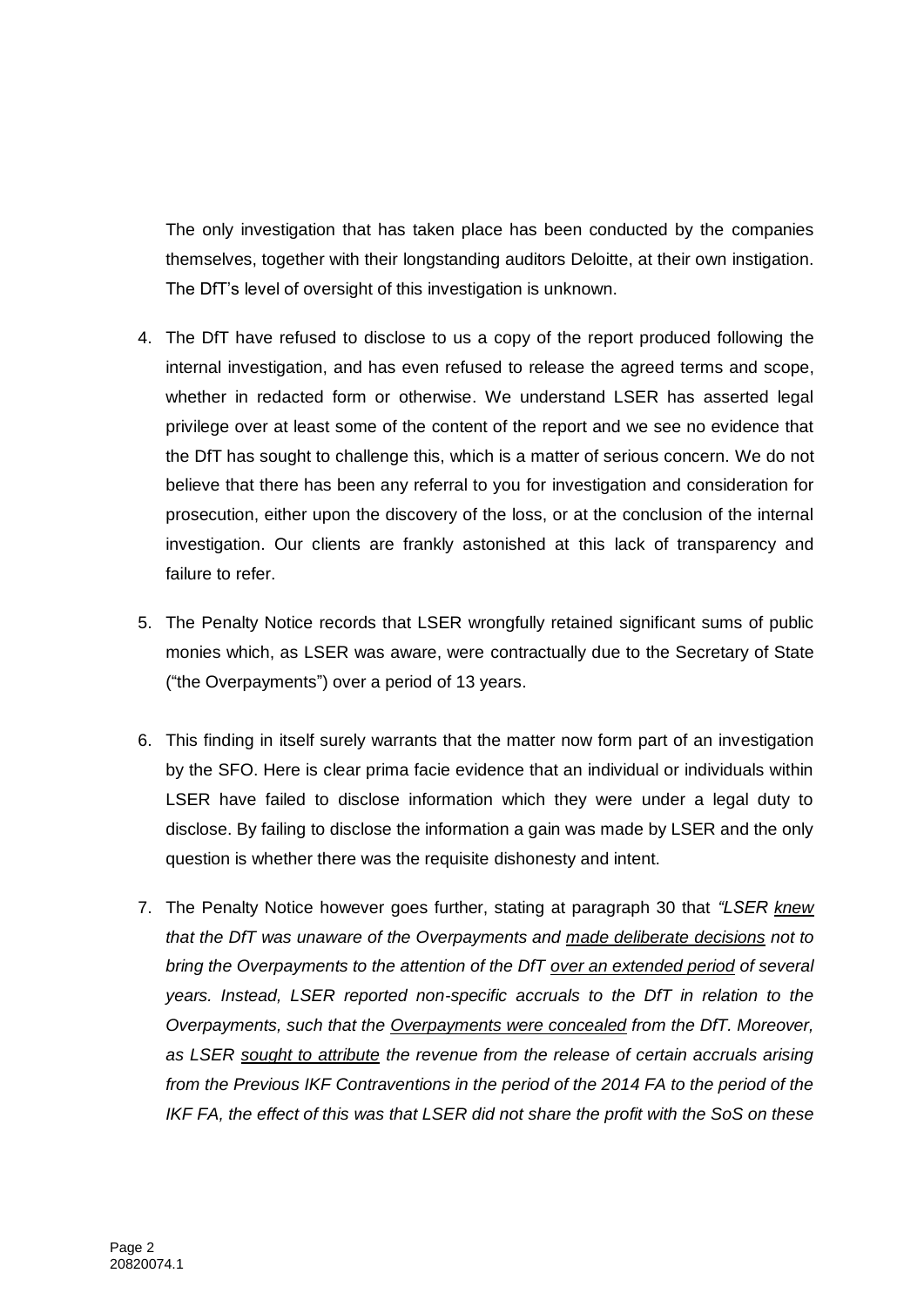*releases. LSER deliberately described the accruals in such a way as to conceal the true nature of the underlying accruals which had been released." [our emphasis]*

- 8. In our view there could be no stronger prima facie evidence of dishonesty with an intention to make a gain. Accordingly, this is a matter which we consider should be urgently investigated by yourselves as possible offences under  $ss.2 - 4$  of the Fraud Act 2006.
- 9. It is clear that the DfT has seen and considered relevant evidence. You will no doubt note the terms in which the Penalty Notice puts the serious misconduct of Govia and Go-Ahead directors, in particular at paragraph 43.5 which states:

*"The evidence is that the fact of the Overpayments and the steps taken to retain them, were known and considered at a senior level within LSER, including at director level, and was also discussed in papers and meetings involving senior representatives of LSER's ultimate shareholders. The SoS recognises that LSER's third party auditors were aware of the accrual of the Overpayments and the auditors signed off LSER's accounts. In 2018 and 2019, LSER's auditors recommended that LSER consider discussing the position with the DfT and, in 2007 and 2019, sought details of any legal advice provided to LSER associated with these matters. Notwithstanding such communications, it was decided not to discuss the matter with the DfT and it appears that in 2019 legal advice was not shared with (and was not accurately summarised to) the auditors. In any event, the awareness of LSER's auditors does not alter the conclusion that LSER was at fault for the Good Faith Contraventions and the decision not to disclose the Overpayments to the DfT was made by LSER. The circumstances giving rise to the contraventions were caused by and within the control of LSER rather than by the acts or omissions of third parties. In particular:*

*[…]*

*43.5.4. there is evidence that The Go-Ahead Group plc's Audit Committee explicitly considered the accruals in respect of the Overpayments, including in two successive meetings in July and August 2019. The evidence indicates Go-Ahead Group plc and*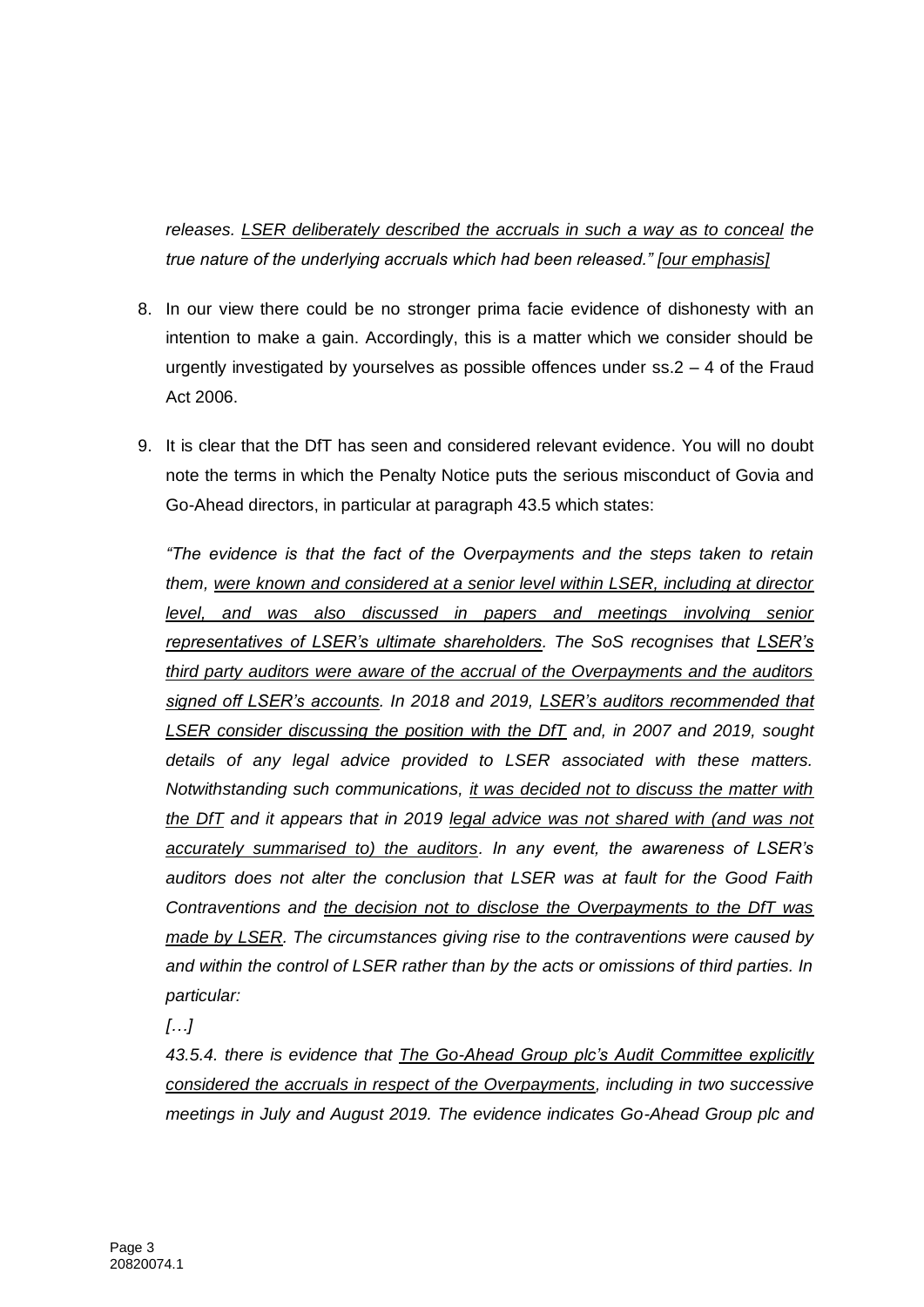*LSER director level presence at those meetings, and that the meetings considered whether LSER should change its approach and disclose the Overpayments to the Department, and decided that it should not do so"*

10. Further, at paragraph 54, the DfT states:

*"The Good Faith Contraventions involved and resulted from decisions made by a number of different individuals in senior positions (including at director level) at LSER and its ultimate shareholders, who knew that the sums involved were due to the DfT and that the DfT was unaware of this. From the evidence, it is clear that LSER intended to benefit financially from the Good Faith Contraventions, through the release of the relevant accruals if the DfT had not detected the Overpayments."*

11. Evidence of deliberate manipulation of systems and intent is recorded at paragraph 55.1 which states there was:

*"…guidance to finance team members from, at the latest, February 2017 in the form of a template spreadsheet for submissions to the DfT which stated "Remove/amend any comments about balances that would be sensitive with the DfT, i.e. about clawbacks", and a decision in July 2020 that a member of the finance team should not attend a call with the DfT in case the issue of the Overpayments was raised and so as to avoid answering questions about it."*

- 12. None of the evidence alluded to in the Penalty Notice is within the public domain. Our clients believe that is wrong and will be taking action to expose it, but in any event it seems to us that you should approach the DfT for full and complete disclosure of all such evidence as a matter of urgency.
- 13. This letter is being sent today in the context of a decision taken by the DfT to extend the franchise held by GTR, which is a sister company of LSER sharing the Govia